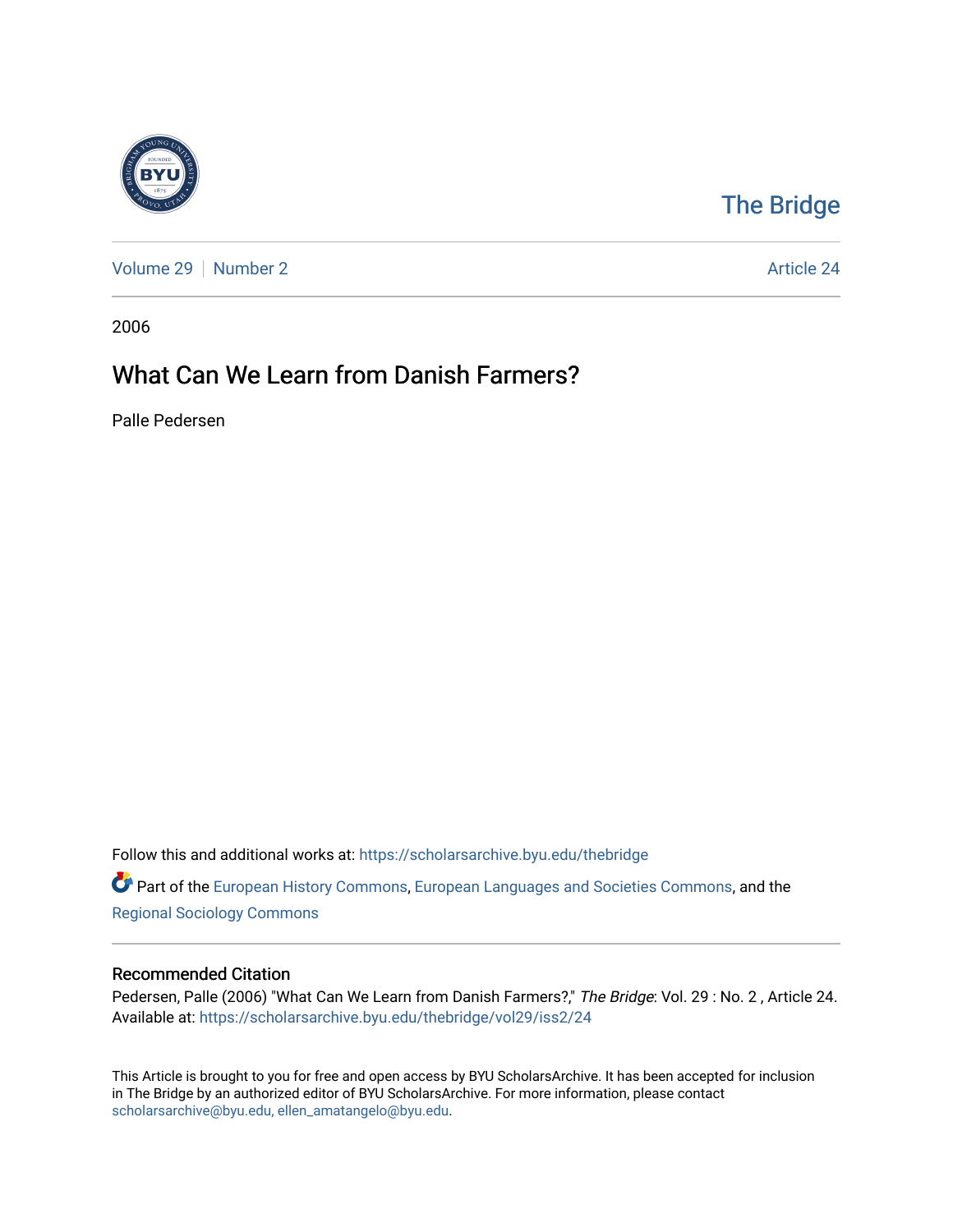### **What Can We Learn from Danish Farmers?**

#### by Palle Pedersen

During the past 100 years, Danish agriculture has developed its position and ability to compete on international markets. Since Denmark joined the European Economic Community in 1973, productivity in Danish agriculture has increased considerably; and, with a food production sufficient for 15 million people and a population of only 5.2 million, Denmark exports two-thirds of it agricultural production to more than 180 countries. Overall, Denmark is the largest food exporter in the world relative to its population.1

Individual farms in Denmark have undergone rigorous change in structure toward greater and more specialized units. Manufacturing plants in the meat and dairy sectors are among the most modem and effective in Europe. This progression has been made possible by the agricultural-industrial sector, continually addressing the needs of farmers and companies for technology and auxiliaries.

Denmark's agricultural law serves as a constitution for farmers. The purpose of the law is to protect fulltime-based farming and maintain soil quality, as well as to impose regulations ensuring that cultivation, ownership, tenancy, the environment, and other aspects are all managed in the best possible way. Normally, farms are acquired through a sale. In order to buy a farm larger than 75 acres, the farmer is required to have undergone five years of formal training-theory and practice-preparing him for responsible management. Given that Danish environmental regulations require a harmonious relationship between the number of animals and the acreage of a production unit, very large farms do not exist. Specific legislation and approval procedures for farms with a large animal production seek to avoid industrialization of the farming sector.

Danish agriculture has been on the forefront of agricultural development and productivity in Europe. The bulk of agricultural profits in Denmark come from animal production, with a total of 64 percent of gross earnings in Danish farming, taken as a whole. The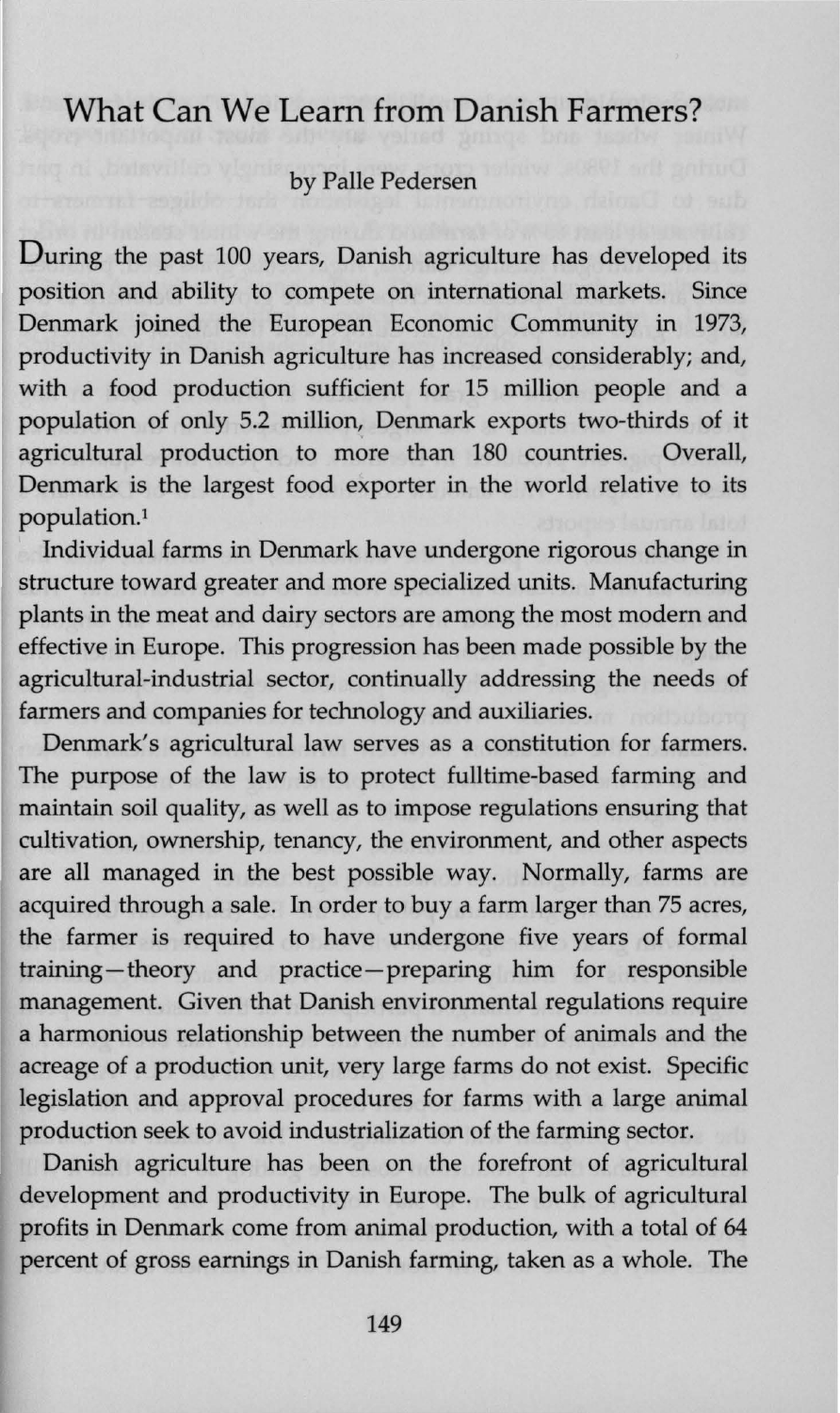most predominant crop is small grain, covering 60% of the farmland. Winter wheat and spring barley are the most important crops. During the 1980s, winter crops were increasingly cultivated, in part due to Danish environmental legislation that obliges farmers to cultivate at least 65% of farmland during the winter season in order to reduce nitrogen leasing. Canola, sugar beets, grass seed, potatoes, corn, and various specialized crops also are grown. Denmark is the largest grass seed producer in Europe and the largest exporter of grass seed and clover seed in the world.

The large amount of grain produced is primarily used in hog production. Denmark is the largest pork exporter in the world; 23 million pigs are produced in Denmark each year, three-quarters of these for export. This amount constitutes 7 percent of Denmark's total annual exports.

In Denmark, the public, the authorities, the farmers, and the media all are interested in issues related to the environment. This debate has not decreased in recent years. There is an ongoing dialogue between politicians and farmers on the environment, the latter striving for the highest possible degree of openness to production methods. When new environmental initiatives are evaluated, the discussion between farmers and politicians often focuses on the costs involved in implementing these measures, and how agriculture will be able to sustain its international competitiveness. In Denmark, the law determines many environmental regulations concerning agriculture.

The common agricultural policy of the EU (European Union) is faced with great challenges that will lead to new reforms in years to come. This is mainly due to the World Trade Organization negotiations and the enlarged participation of the Eastern European countries. Despite the above issues, the economy has been good for the farmers because they receive subsidies from the EU. After the introduction of the East European countries into the EU, however, the subsidy program will be changed.<sup>2</sup> The problem for Danish farmers is that their production costs are getting so high that it will be very difficult for them to stay competitive in the future. New production systems are therefore underway. Farmers in the United States may be able to learn from the Danish farmers because U.S.

150